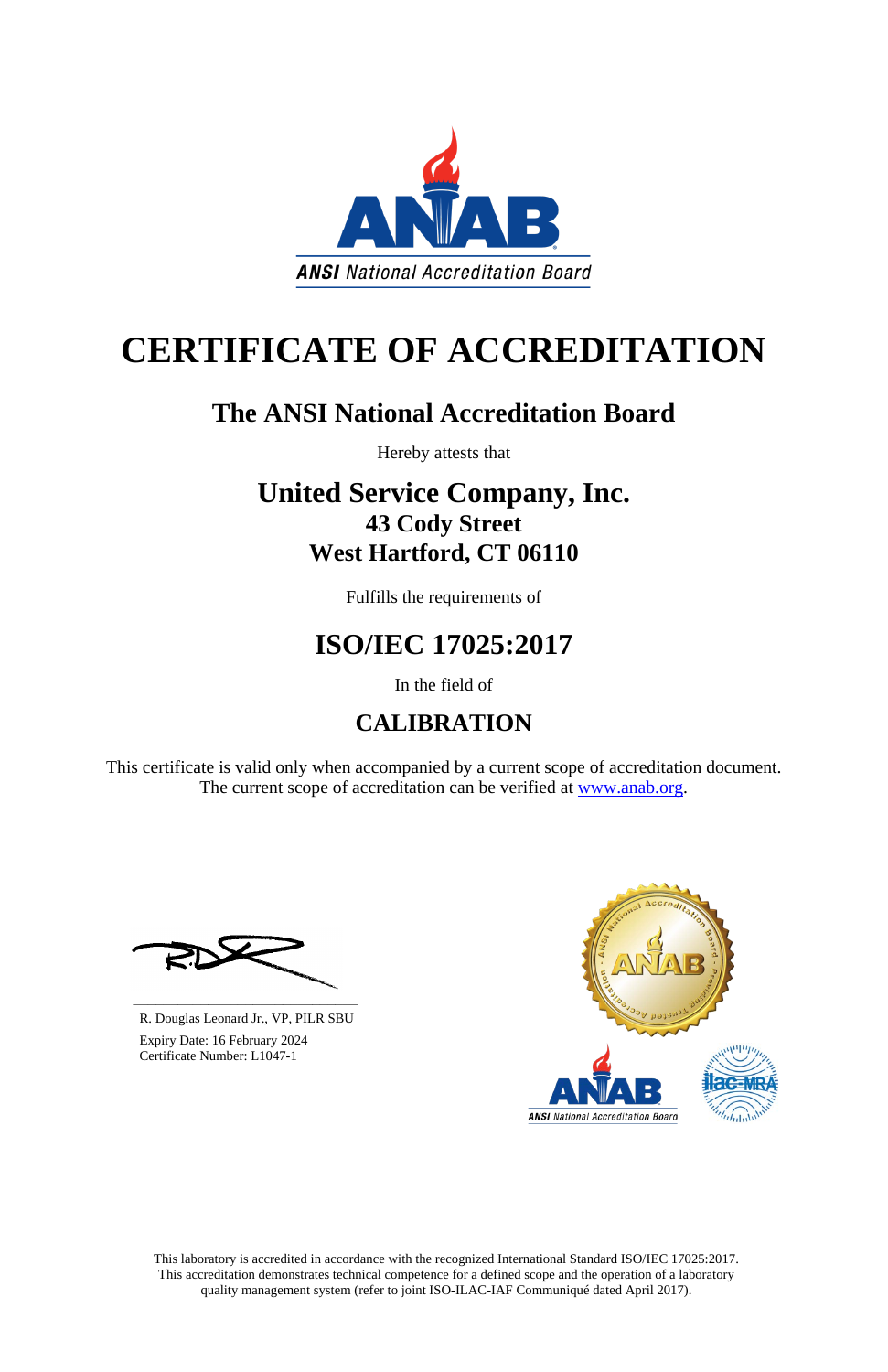

### **SCOPE OF ACCREDITATION TO ISO/IEC 17025:2017**

# **United Service Company Inc.**

43 Cody Street West Hartford, CT 06110 Grant H. Gatzen 860-667-4403

# **CALIBRATION**

Valid to: **February 16, 2024** Certificate Number: **L1047-1** 

#### **Length – Dimensional Metrology**

| <b>Parameter/Equipment</b> | Range         | <b>Expanded Uncertainty of</b><br><b>Measurement</b> $(+/-)$ | <b>Reference Standard,</b><br>Method, and/or<br>Equipment |
|----------------------------|---------------|--------------------------------------------------------------|-----------------------------------------------------------|
| <b>Brinell Microscopes</b> | $(0 to 7)$ mm | $20 \mu m$                                                   | <b>Stage Micrometer</b>                                   |

| <b>Parameter/Equipment</b>       | <b>Range</b> | <b>Expanded Uncertainty of</b><br>Measurement $(+/-)$ | <b>Reference Standard,</b><br>Method, and/or<br><b>Equipment</b> |
|----------------------------------|--------------|-------------------------------------------------------|------------------------------------------------------------------|
|                                  | <b>HRA</b>   |                                                       |                                                                  |
|                                  | Low          | 0.41 HRA                                              |                                                                  |
|                                  | Middle       | 0.16 HRA                                              |                                                                  |
|                                  | High         | 0.16 HRA                                              |                                                                  |
|                                  | <b>HRBW</b>  |                                                       |                                                                  |
|                                  | Low          | 0.3 HRBW                                              |                                                                  |
|                                  | Middle       | 0.66 HRBW                                             |                                                                  |
|                                  | High         | 0.38 HRBW                                             |                                                                  |
|                                  | <b>HRC</b>   |                                                       |                                                                  |
| <b>Rockwell Hardness Testers</b> | Low          | 0.37 HRC                                              | Indirect verification per                                        |
|                                  | Middle       | 0.32 HRC                                              | ASTM E18.                                                        |
|                                  | High         | 0.31 HRC                                              |                                                                  |
|                                  | <b>HREW</b>  |                                                       |                                                                  |
|                                  | Low          | 0.38 HREW                                             |                                                                  |
|                                  | Middle       | <b>0.46 HREW</b>                                      |                                                                  |
|                                  | High         | 0.47 HREW                                             |                                                                  |
|                                  | <b>HRFW</b>  |                                                       |                                                                  |
|                                  | Low          | 0.44 HRFW                                             |                                                                  |
|                                  | Middle       | 0.44 HRFW                                             |                                                                  |
|                                  | High         | 0.44 HRFW                                             |                                                                  |

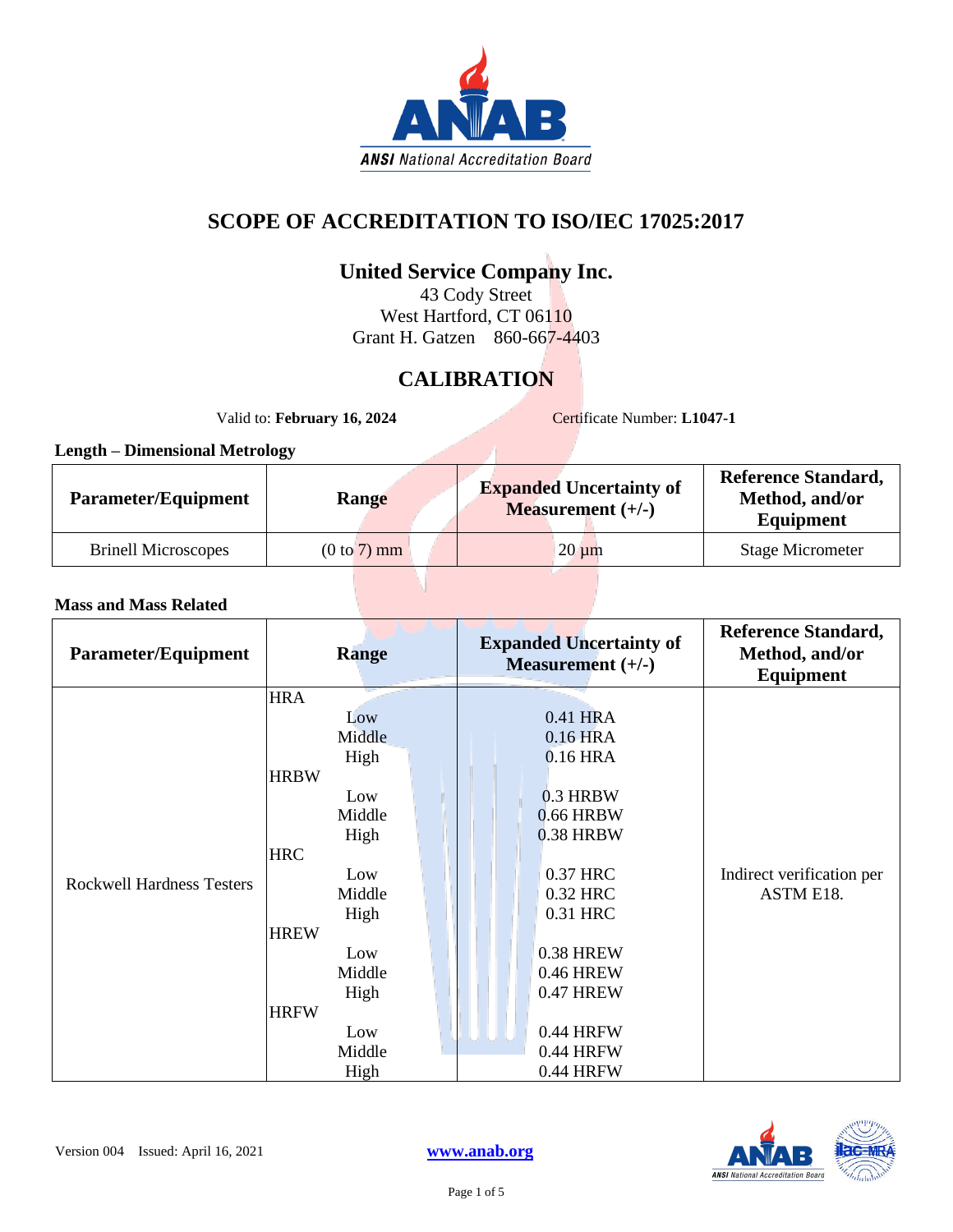

| Parameter/Equipment                             | Range                                   | <b>Expanded Uncertainty of</b><br>Measurement $(+/-)$ | <b>Reference Standard,</b><br>Method, and/or<br>Equipment |
|-------------------------------------------------|-----------------------------------------|-------------------------------------------------------|-----------------------------------------------------------|
| <b>Rockwell Hardness Testers</b>                | <b>HRGW</b><br>Low<br>Middle<br>High    | $0.74$ HRGW<br>$0.72$ HRGW<br>$0.25$ HRGW             |                                                           |
|                                                 | <b>HRH</b><br>Low<br>High<br><b>HRK</b> | 0.38 HRH<br>0.39 HRH                                  |                                                           |
|                                                 | Low<br>Middle<br>High<br><b>HRLW</b>    | 0.63 HRK<br>0.63 HRK<br>0.62 HRK                      | Indirect verification per<br>ASTM E18.                    |
|                                                 | High<br><b>HRMW</b>                     | 0.29 HRLW                                             |                                                           |
|                                                 | Middle<br>High<br><b>HRRW</b>           | 0.51 HRMW<br>0.44 HRMW                                |                                                           |
|                                                 | Middle<br>High<br>HR15N                 | <b>0.31 HRRW</b><br><b>0.34 HRRW</b>                  |                                                           |
| Rockwell Superficial<br><b>Hardness Testers</b> | Low<br>Middle<br>High                   | 0.39 HR15N<br>0.19 HR15N<br>0.18 HR15N                |                                                           |
|                                                 | HR15TW<br>Low<br>Middle<br>High         | 0.25 HR15TW<br>0.21 HR15TW<br>0.21 HR15TW             |                                                           |
|                                                 | HR30N<br>Low<br>Middle<br>High          | 0.4 HR30N<br>0.27 HR30N<br>0.27 HR30N                 | Indirect verification per<br>ASTM E18.                    |
|                                                 | HR30TW<br>Low<br>Middle<br>High         | 0.5 HR30TW<br>0.3 HR30TW<br>0.3 HR30TW                |                                                           |
|                                                 | HR45N<br>Low<br>Middle<br>High          | 0.44 HR45N<br>0.19 HR45N<br>0.16 HR45N                |                                                           |

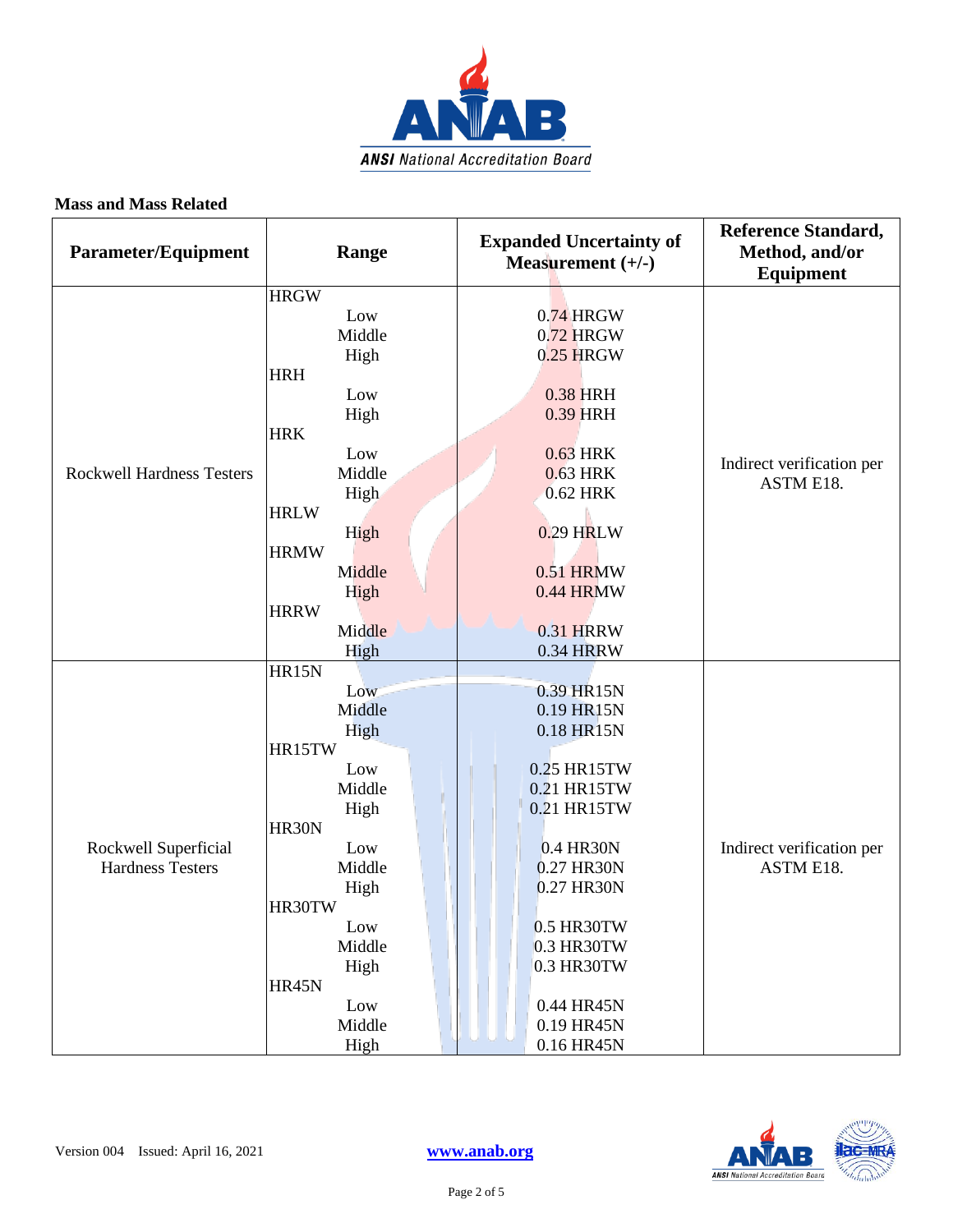

| <b>Parameter/Equipment</b>                      | Range                                                                                                                                                                                                                                                                                       | <b>Expanded Uncertainty of</b><br>Measurement $(+/-)$                                                                                                             | <b>Reference Standard,</b><br>Method, and/or<br>Equipment |
|-------------------------------------------------|---------------------------------------------------------------------------------------------------------------------------------------------------------------------------------------------------------------------------------------------------------------------------------------------|-------------------------------------------------------------------------------------------------------------------------------------------------------------------|-----------------------------------------------------------|
| Rockwell Superficial<br><b>Hardness Testers</b> | HR45TW<br>Low<br>Middle<br>High<br>HR15WW<br>High<br>HR15XW<br>Low<br>High<br>HR15Y                                                                                                                                                                                                         | 0.64 HR45TW<br>0.62 HR45TW<br>0.39 HR45TW<br>0.44 HR15WW<br>0.57 HR15XW<br>0.25 HR15XW                                                                            | Indirect verification per<br>ASTM E18.                    |
| Knoop Hardness Testers                          | High<br><b>HK 2000</b><br>Middle<br>High<br><b>HK1000</b><br>Middle<br>High<br><b>HK 500</b><br>Middle<br>High<br><b>HK 300</b><br>Middle<br>High<br><b>HK 200</b><br>Middle<br>High<br><b>HK 100</b><br>Middle<br>High<br><b>HK 50</b><br>Middle<br>High<br><b>HK 25</b><br>Middle<br>High | 0.45 HR15Y<br>17 HK<br>17 HK<br>17 HK<br>17 HK<br>15 HK<br>18 HK<br>16 HK<br>23 HK<br>13 HK<br>24 HK<br>15 HK<br>21 HK<br>13 HK<br>25 HK<br>16 HK<br><b>40 HK</b> | Indirect verification per<br><b>ASTM E92</b>              |

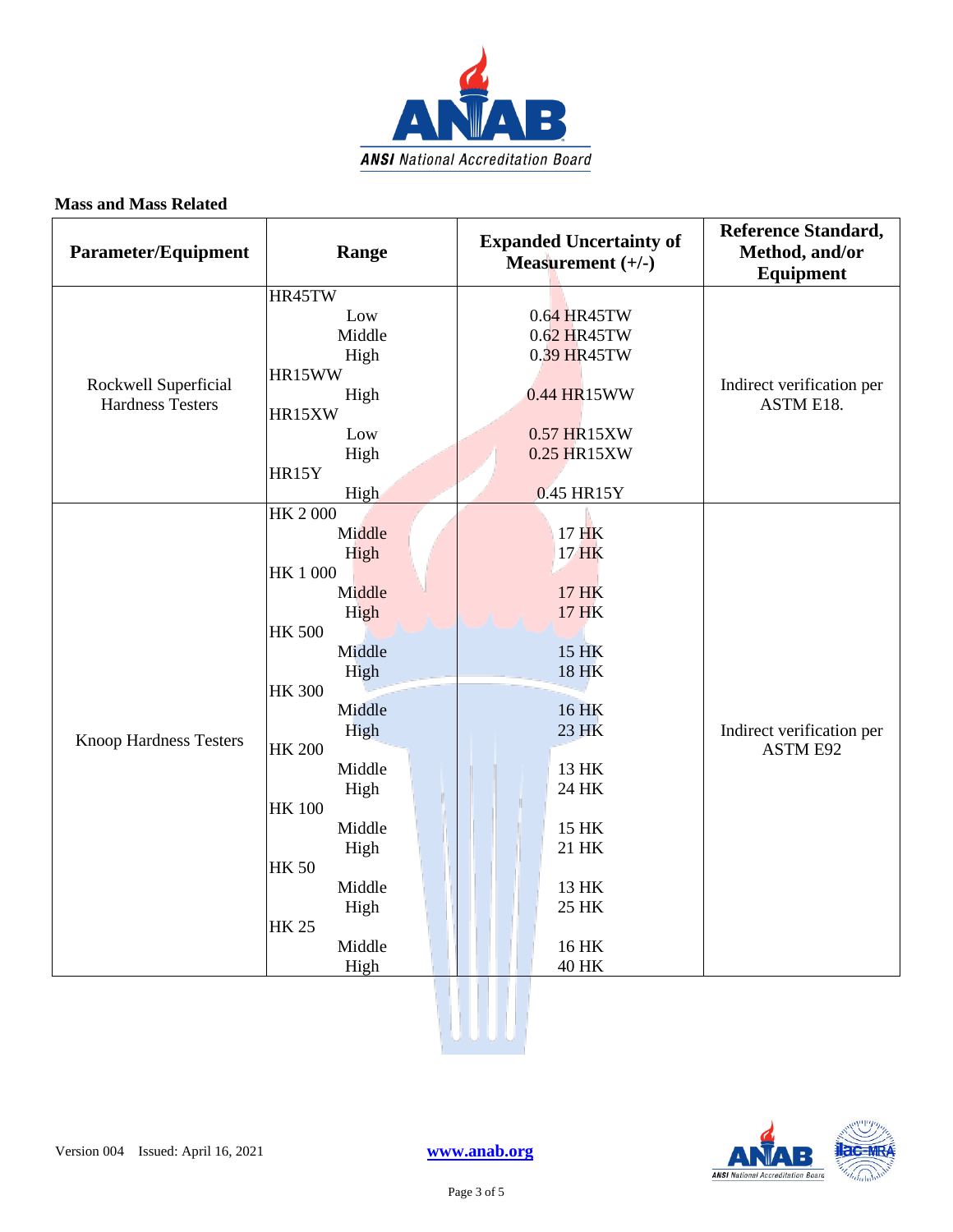

| <b>Parameter/Equipment</b>      | Range                   | <b>Expanded Uncertainty of</b><br>Measurement $(+/-)$ | <b>Reference Standard,</b><br>Method, and/or<br>Equipment |
|---------------------------------|-------------------------|-------------------------------------------------------|-----------------------------------------------------------|
|                                 | HV 30 000               |                                                       |                                                           |
|                                 | Middle                  | <b>10 HV</b>                                          |                                                           |
|                                 | High                    | 8.8 HV                                                |                                                           |
|                                 | HV 10 000               |                                                       |                                                           |
|                                 | Middle                  | 6 HV                                                  |                                                           |
|                                 | High                    | 9.9 HV                                                |                                                           |
|                                 | HV 5 000                |                                                       |                                                           |
|                                 | Middle                  | 6.4 HV                                                |                                                           |
|                                 | High                    | 9.8 HV                                                |                                                           |
|                                 | HV 2000                 |                                                       |                                                           |
|                                 | Middle                  | 14 HV                                                 |                                                           |
|                                 | High                    | 10 HV                                                 | Indirect verification per<br>ASTM E92                     |
|                                 | HV 1 000                |                                                       |                                                           |
|                                 | Middle                  | 14 HV                                                 |                                                           |
|                                 | High                    | <b>12 HV</b>                                          |                                                           |
| <b>Vickers Hardness Testers</b> | <b>HV 500</b><br>Middle | <b>9 HV</b>                                           |                                                           |
|                                 |                         | 21 HV                                                 |                                                           |
|                                 | High<br><b>HV 300</b>   |                                                       |                                                           |
|                                 | Middle                  | 11 HV                                                 |                                                           |
|                                 | High                    | $23$ HV                                               |                                                           |
|                                 | <b>HV 200</b>           |                                                       |                                                           |
|                                 | Middle                  | <b>9 HV</b>                                           |                                                           |
|                                 | High                    | 24 HV                                                 |                                                           |
|                                 | <b>HV 100</b>           |                                                       |                                                           |
|                                 | Middle                  | 15 HV                                                 |                                                           |
|                                 | High                    | 32 HV                                                 |                                                           |
|                                 | <b>HV 50</b>            |                                                       |                                                           |
|                                 | Middle                  | 15 HV                                                 |                                                           |
|                                 | High                    | 29 HV                                                 |                                                           |
|                                 | <b>HV 25</b>            |                                                       |                                                           |
|                                 | Middle                  | 15 HV                                                 |                                                           |
|                                 | High                    | 39 HV                                                 |                                                           |